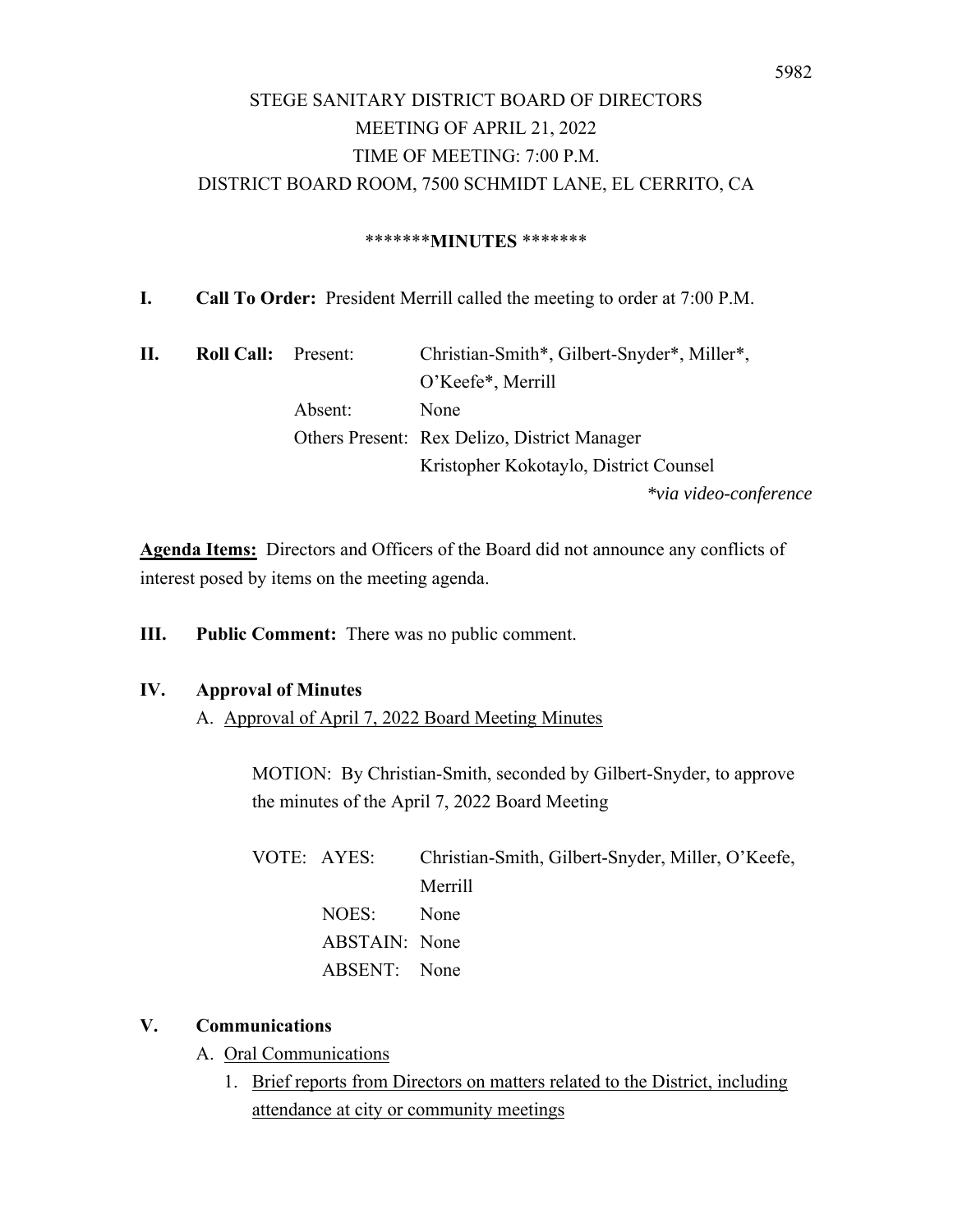a. City & Community Meetings

Miller gave a report on a recent El Cerrito City Council Meeting.

 B. Written Communications There were no items to consider.

## **VI. Reports of Staff and Officers**

A. Attorney's Report:

Kokotaylo gave a report on two proposed bills, AB 1944 and AB 2449, that would update the Brown Act to allow continued remote conferencing under specified conditions.

- B. Manager's Report
	- 1. Monthly Maintenance Summary Report The Manager reported no significant issues with last month's maintenance activities.
	- 2. Monthly Report of Sewer Replacements and Repairs The Manager reported on payments made in March.
	- 3. San Pablo Avenue Specific Plan Area Status Report The Manager reported on the construction work along San Pablo Avenue and the status of the impact fee.
	- 4. Draft Budget

The Manager reported on the first draft of the budget.

5.  $4<sup>th</sup>$  of July Fair

The Manager reported on the planning for the upcoming fair. The Board chose timeslots to staff the District booth and agreed to downsize from two booths to one this year.

6. Disposal of Property Procedure

The Manager reported on the current procedure and will work with Counsel to prepare an updated policy for the Board's approval.

7. Draft Endeavor Newsletter

The Manager reported on the first draft of the newsletter.

#### **VII. Business**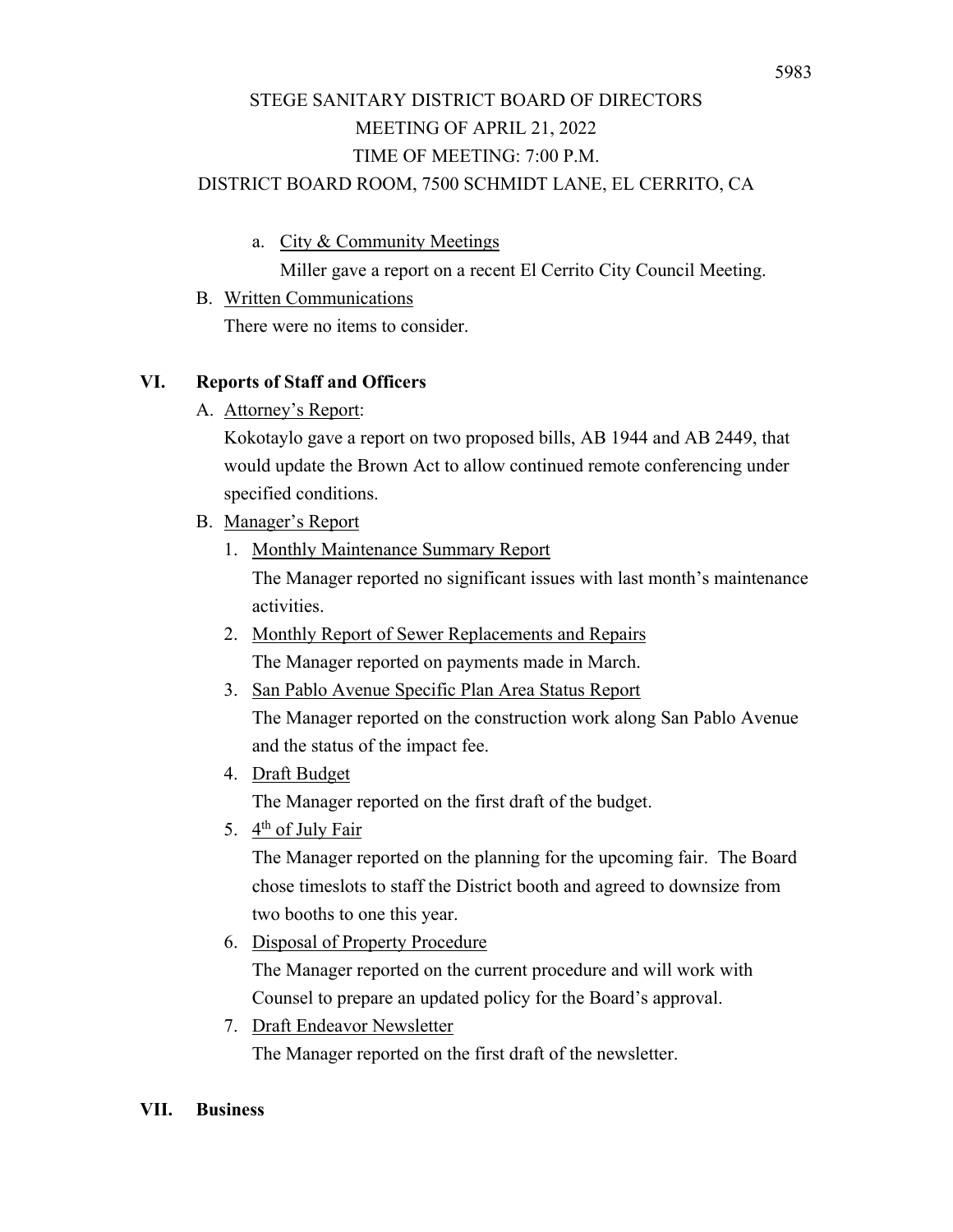A. Resolution No. 2187-0422 Finding that there is a Proclaimed State of Emergency; Finding that Meeting in Person Would Present Imminent Risks to the Health or Safety of Attendees as a Result of the State of Emergency; and Authorizing Remote Teleconferenced Meetings of the Stege Sanitary District for the 30 Day Period Beginning April 21 Pursuant to AB 361 The Board approved the resolution to make necessary findings to continue to meet remotely pursuant to Assembly Bill 361.

MOTION: By O'Keefe, seconded by Miller, to approve Resolution No. 2187-0422 Finding that there is a Proclaimed State of Emergency; Finding that Meeting in Person Would Present Imminent Risks to the Health or Safety of Attendees as a Result of the State of Emergency; and Authorizing Remote Teleconferenced Meetings of the Stege Sanitary District for the 30 Day Period Beginning April 21 Pursuant to AB 361

| VOTE: AYES:   | Christian-Smith, Gilbert-Snyder, Miller, O'Keefe |
|---------------|--------------------------------------------------|
| NOES: Merrill |                                                  |
| ABSTAIN: None |                                                  |
| ABSENT: None  |                                                  |

B. Resolution No. 2188-0422 Electing to Become Subject to the Uniform Public Construction Cost Accounting Act The Board approved the resolution.

MOTION: By O'Keefe, seconded by Gilbert-Snyder, to approve Resolution No. 2188-0422 Electing to Become Subject to the Uniform Public Construction Cost Accounting Act

|               | VOTE: AYES: Christian-Smith, Gilbert-Snyder, Miller, O'Keefe, |
|---------------|---------------------------------------------------------------|
|               | Merrill                                                       |
| NOES: None    |                                                               |
| ABSTAIN: None |                                                               |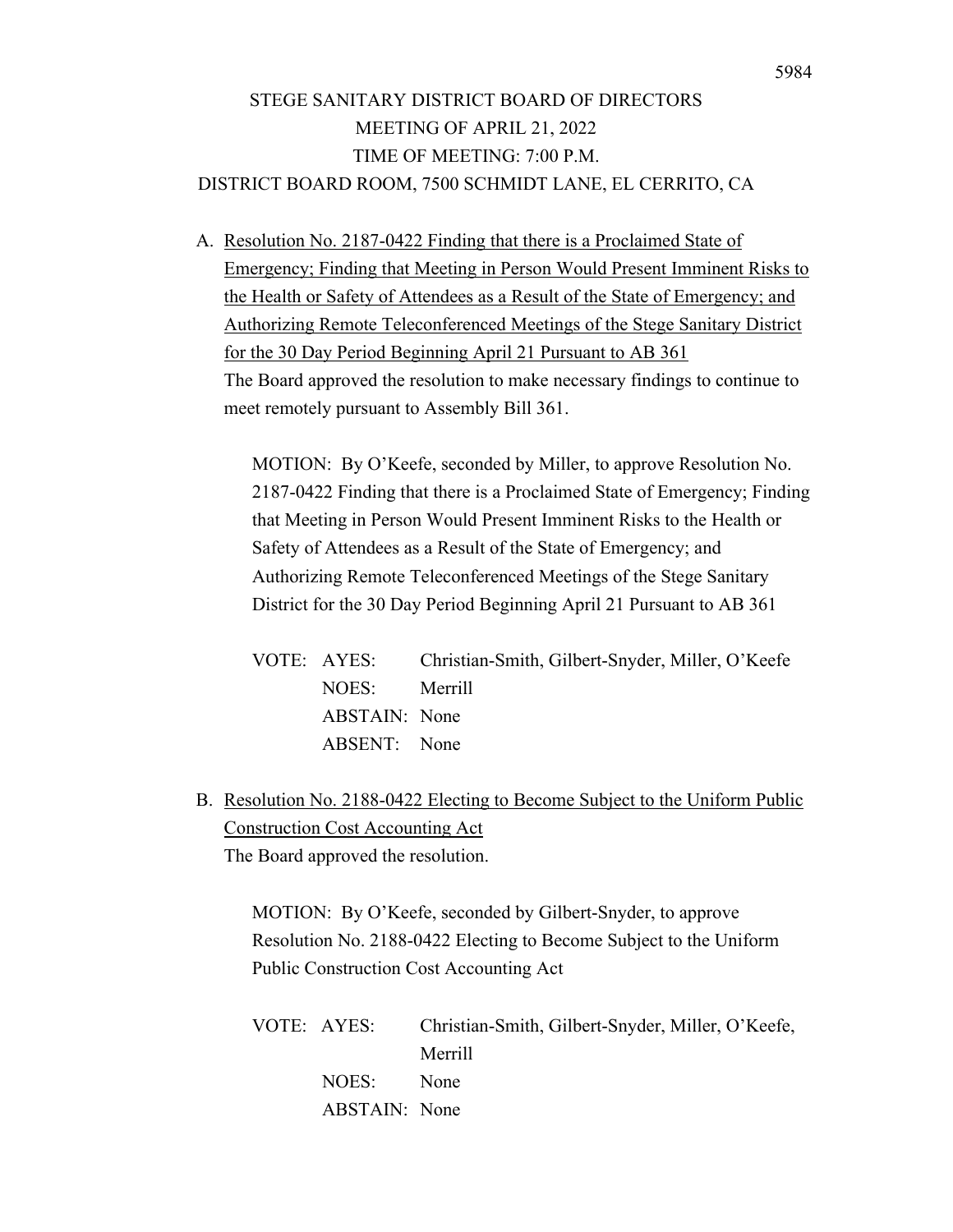### ABSENT: None

C. Ordinance No. 2189-0422 Adding Section 2.11, Public Projects – Informal Bidding Procedures to the Stege Sanitary District Ordinance Code to Provide Informal Bidding Procedures Under the Uniform Public Construction Cost Accounting Act The Board approved the ordinance.

MOTION: By Gilbert-Snyder, seconded by O'Keefe, to approve Ordinance No. 2189-0422 Adding Section 2.11, Public Projects – Informal Bidding Procedures to the Stege Sanitary District Ordinance Code to Provide Informal Bidding Procedures Under the Uniform Public Construction Cost Accounting Act

| VOTE: AYES:   | Christian-Smith, Gilbert-Snyder, Miller, O'Keefe, |
|---------------|---------------------------------------------------|
|               | Merrill                                           |
| NOES:         | <b>None</b>                                       |
| ABSTAIN: None |                                                   |
| ABSENT: None  |                                                   |
|               |                                                   |

D. Resolution No. 2190-0422 Adopting the Stege Sanitary District Procurement Policy

The Board reviewed the resolution. A motion to approve was initially made but after further discussion was withdrawn. Staff will work District Counsel to consider updating the policy to include a reference to District environmental policies and diversity, equity, and inclusion (DEI) policies and an update to the purchase order procedure before bringing the item back to the Board for consideration.

#### **VIII. Financial Statements**

- A. Monthly Investment, Cash, Receivables Report
- B. Monthly Operating Statement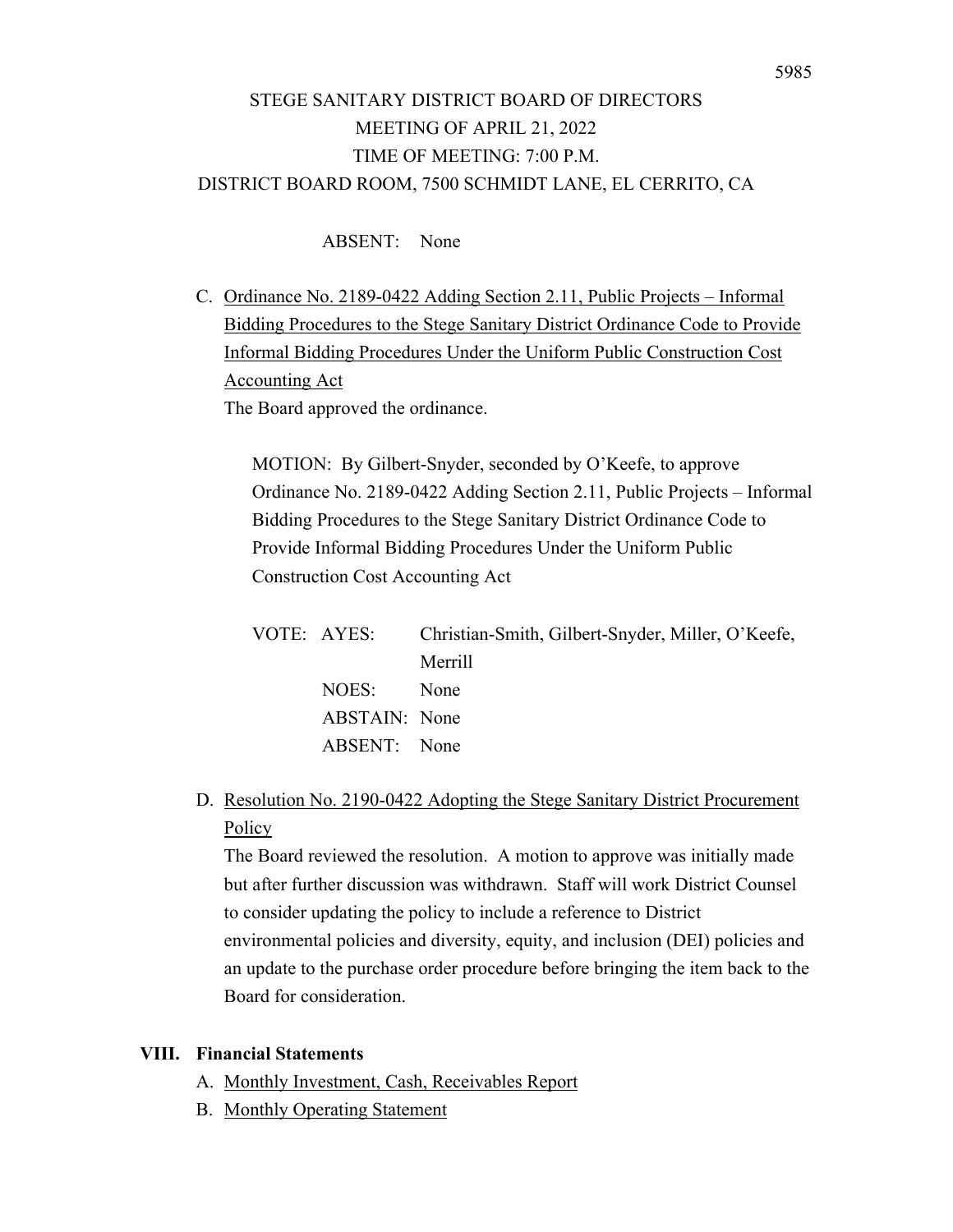- C. Monthly Cash on Hand vs. Target Reserves
- D. California Employers' Retiree Benefit Trust (CERBT) Quarterly Statement
- E. Local Agency Investment Fund (LAIF) Quarterly Statement The financial items were reviewed by the Board.

### **IX. Approval of Checks**

A. Checks for April 21, 2021 - Fund No. 3418 & 3423 MOTION: By Gilbert-Snyder, seconded by Miller, to pay the bills, Check Nos. 27565 through 27588 in the amount of \$109,090.17

| VOTE: AYES:   | Christian-Smith, Gilbert-Snyder, Miller, O'Keefe, |
|---------------|---------------------------------------------------|
|               | Merrill                                           |
| NOES:         | None                                              |
| ABSTAIN: None |                                                   |
| ABSENT: None  |                                                   |
|               |                                                   |

## **X. Future Agenda Items**

### **May 5, 2022**

Appointment of Labor Negotiator CLOSED SESSION – Conference with Labor Negotiator Draft Budget July 4th Fair Discussion Review of Comparable Agencies

### **May 19, 2022**

CLOSED SESSION – Manager Performance Evaluation CLOSED SESSION – Conference with Labor Negotiator Draft Budget *+AB 361 – 30 Day Virtual Meeting Extension +RESOLUTION – Procurement Policy +ORDINANCE – Juneteenth Holiday*